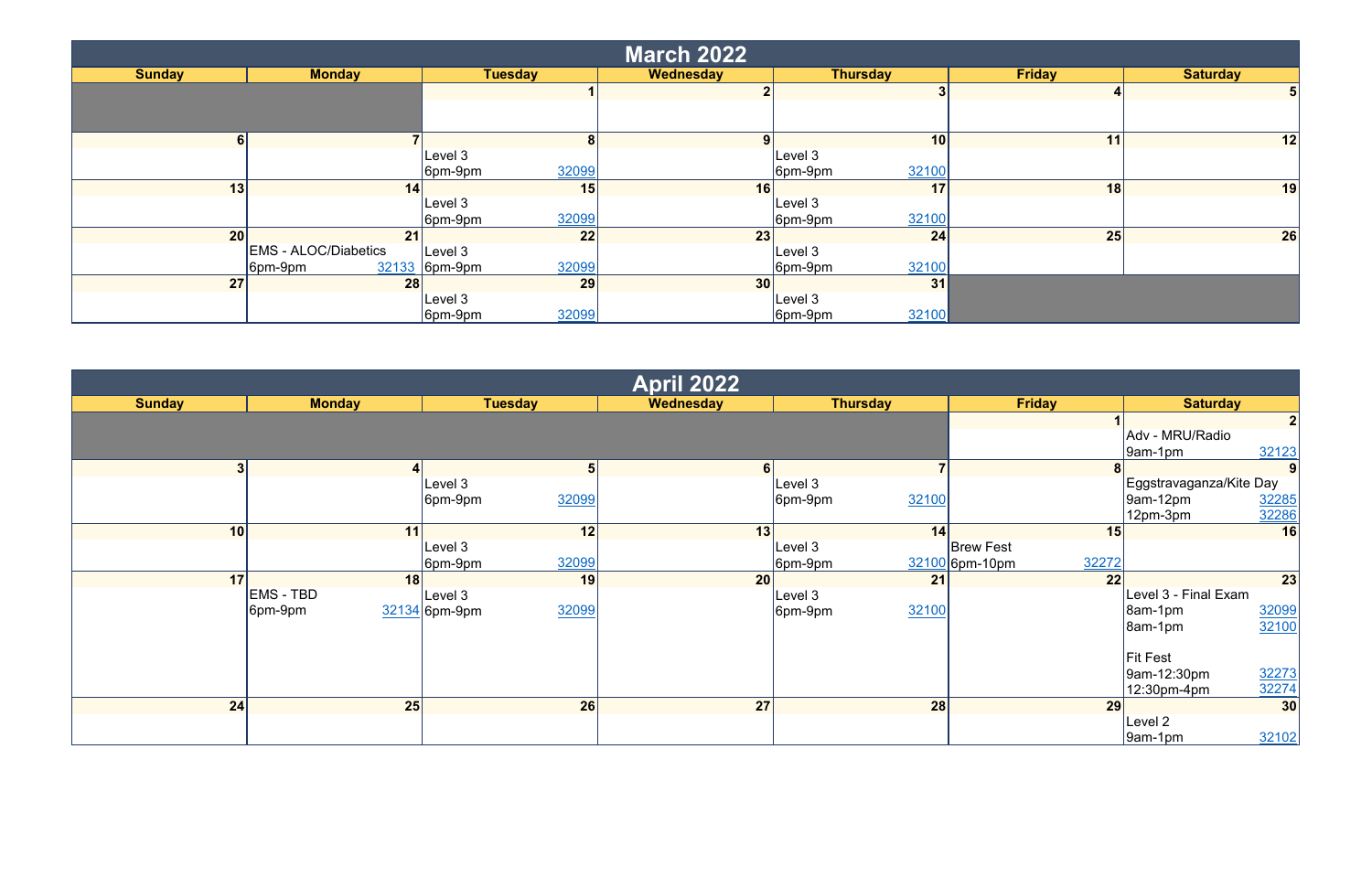|               |                             |                 | <b>May 2022</b> |                 |               |                       |
|---------------|-----------------------------|-----------------|-----------------|-----------------|---------------|-----------------------|
| <b>Sunday</b> | <b>Monday</b>               | Tuesday         | Wednesday       | <b>Thursday</b> | <b>Friday</b> | <b>Saturday</b>       |
|               | -                           | -3              | 4               | э               | 6             |                       |
|               |                             |                 |                 |                 |               |                       |
| 8             | 9                           | 10 <sup>1</sup> | 11              | 12              | 13            | 14                    |
|               |                             |                 |                 |                 |               |                       |
| 15            | 16                          | 17              | 18              | 19              | 20            | 21                    |
|               | <b>EMS</b> - Resp/Allergies |                 |                 |                 |               | Level 1               |
|               | 32135<br>$6pm-9pm$          |                 |                 |                 |               | 33181<br>830am-1230pm |
| 22            | 23                          | 24              | 25              | 26              | 27            | 28                    |
|               |                             |                 |                 |                 |               |                       |
| 29            | 30                          | 31              |                 |                 |               |                       |
|               |                             |                 |                 |                 |               |                       |

| <b>June 2022</b> |                                               |                |           |                 |                 |                             |  |  |
|------------------|-----------------------------------------------|----------------|-----------|-----------------|-----------------|-----------------------------|--|--|
| <b>Sunday</b>    | <b>Monday</b>                                 | <b>Tuesday</b> | Wednesday | <b>Thursday</b> | <b>Friday</b>   | <b>Saturday</b>             |  |  |
|                  |                                               |                |           |                 |                 |                             |  |  |
|                  |                                               |                |           |                 |                 | Safety Fair                 |  |  |
|                  |                                               |                |           |                 |                 | 32275<br>$\sqrt{9}$ am-12pm |  |  |
|                  | 6 <sup>1</sup>                                |                | 8         | 9               | 10 <sup>1</sup> | 11                          |  |  |
|                  |                                               |                |           |                 |                 |                             |  |  |
| 12               | 13                                            | 14             | 15        | 16              | 17              | 18                          |  |  |
|                  |                                               |                |           |                 |                 |                             |  |  |
| 19               | 20                                            | 21             | 22        | 23              | 24              | 25                          |  |  |
|                  | EMS - Hypo/Hyperthermia<br>32137<br>$6pm-9pm$ |                |           |                 |                 |                             |  |  |
| 26               | 27                                            | 28             | 29        | 30              |                 |                             |  |  |
|                  |                                               |                |           |                 |                 |                             |  |  |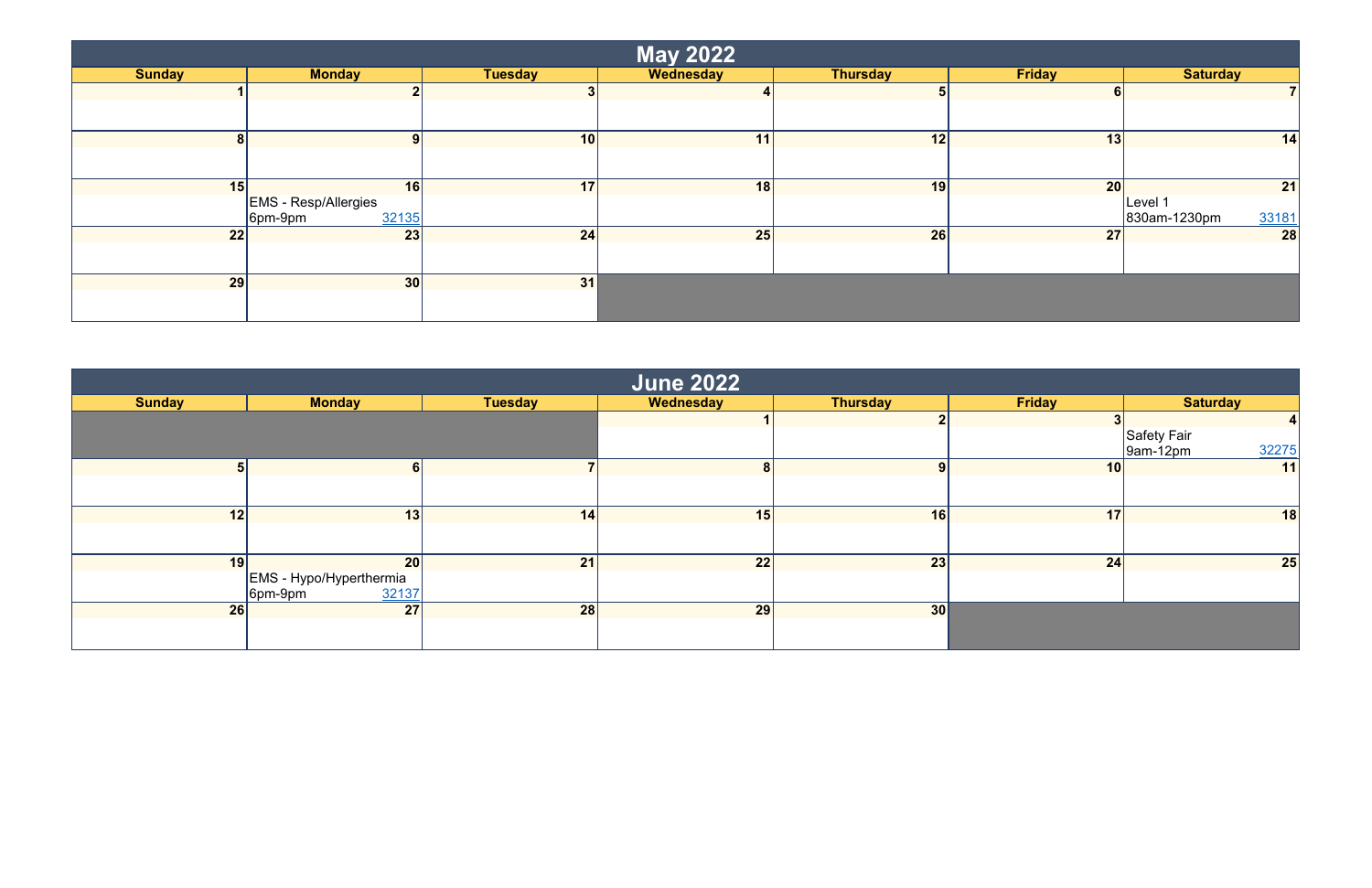| <b>July 2022</b> |                       |                |           |                 |               |                                  |  |  |
|------------------|-----------------------|----------------|-----------|-----------------|---------------|----------------------------------|--|--|
| <b>Sunday</b>    | <b>Monday</b>         | Tuesday        | Wednesday | <b>Thursday</b> | <b>Friday</b> | <b>Saturday</b>                  |  |  |
|                  |                       |                |           |                 |               | $\mathbf{2}$                     |  |  |
|                  |                       |                |           |                 |               | July 4th                         |  |  |
|                  |                       |                |           |                 |               | 32298<br>32299<br>8:30am-11:30am |  |  |
|                  |                       |                |           |                 |               | $ 5$ pm-10pm                     |  |  |
| 3 <sup>1</sup>   |                       | 5 <sup>1</sup> | 6         |                 | 8             | 9                                |  |  |
|                  | Red, White, and Blue  |                |           |                 |               | Adv - Disaster Drill/Triage      |  |  |
|                  | 32276<br>$J$ 5pm-10pm |                |           |                 |               | 32127<br>$\sqrt{9}$ am-1pm       |  |  |
| 10               | 11                    | 12             | 13        | 14              | 15            | 16                               |  |  |
|                  |                       |                |           |                 |               |                                  |  |  |
| 17 <sup>1</sup>  | 18                    | 19             | 20        | 21              | 22            | 23                               |  |  |
|                  | <b>EMS - TBD</b>      |                |           |                 |               |                                  |  |  |
|                  | 32138<br>6pm-9pm      |                |           |                 |               |                                  |  |  |
| 24               | 25                    | 26             | 27        | 28              | 29            | 30                               |  |  |
|                  |                       |                |           |                 |               |                                  |  |  |
|                  |                       |                |           |                 |               |                                  |  |  |
| 31               |                       |                |           |                 |               |                                  |  |  |
|                  |                       |                |           |                 |               |                                  |  |  |
|                  |                       |                |           |                 |               |                                  |  |  |

| <b>August 2022</b> |                                                    |                                          |           |                  |               |                                                         |    |  |
|--------------------|----------------------------------------------------|------------------------------------------|-----------|------------------|---------------|---------------------------------------------------------|----|--|
| <b>Sunday</b>      | <b>Monday</b>                                      | <b>Tuesday</b>                           | Wednesday | <b>Thursday</b>  | <b>Friday</b> | <b>Saturday</b>                                         |    |  |
|                    |                                                    |                                          |           |                  |               |                                                         | 6  |  |
|                    |                                                    | National Night Out<br>33243<br>530pm-8pm |           |                  |               | <b>Herald Days</b><br>32287<br>32288<br>$\beta$ am-12pm |    |  |
|                    |                                                    |                                          |           |                  |               | 12pm-4pm                                                |    |  |
|                    | 8 <sup>1</sup>                                     | 9                                        | 10        | 11               | 12            |                                                         | 13 |  |
|                    |                                                    |                                          |           |                  |               | Advanced Level 3<br>32128<br>$ 9$ am-1pm                |    |  |
| 14                 | 15                                                 | 16                                       | 17        | 18               | 19            |                                                         | 20 |  |
|                    | <b>EMS - Wound/Bandage</b><br>32139<br>$ 6$ pm-9pm |                                          |           |                  |               |                                                         |    |  |
| 21                 | 22                                                 | 23                                       | 24        | 25               | 26            |                                                         | 27 |  |
|                    |                                                    | Level 3                                  |           | Level 3          |               | Multicultural Festival                                  |    |  |
|                    |                                                    | 32110<br>6pm-9pm                         |           | 32111<br>6pm-9pm |               | 32277<br>10am-1:30pm                                    |    |  |
|                    |                                                    |                                          |           |                  |               | 32278<br>$1:30$ pm-5pm                                  |    |  |
| 28                 | 29                                                 | 30 <sup>l</sup>                          | 31        |                  |               |                                                         |    |  |
|                    |                                                    | Level 3<br>32110<br>$ 6$ pm-9pm          |           |                  |               |                                                         |    |  |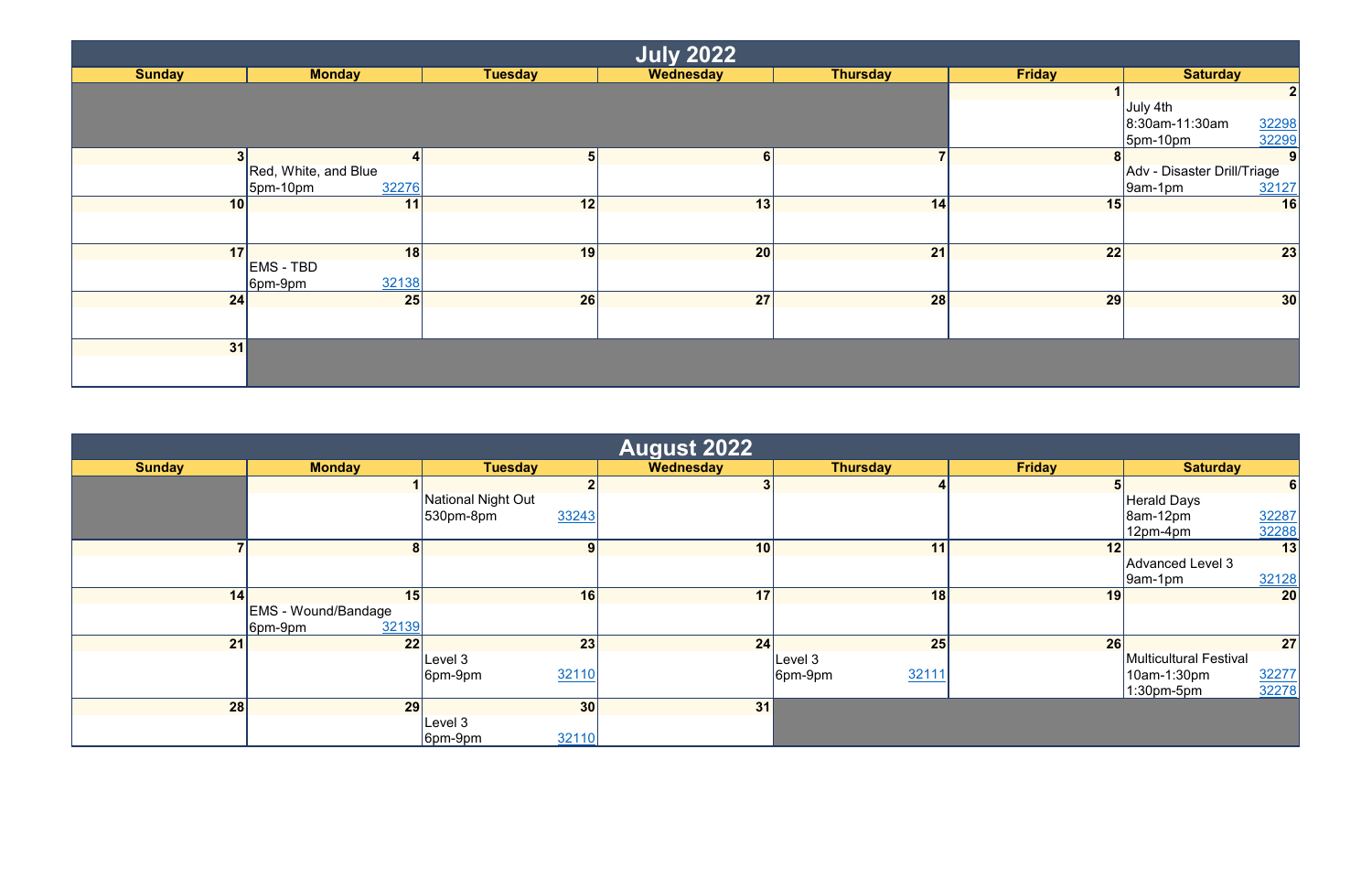|               |                             |                        | <b>September 2022</b> |                      |                 |                      |
|---------------|-----------------------------|------------------------|-----------------------|----------------------|-----------------|----------------------|
| <b>Sunday</b> | <b>Monday</b>               | <b>Tuesday</b>         | Wednesday             | <b>Thursday</b>      | <b>Friday</b>   | <b>Saturday</b>      |
|               |                             |                        |                       |                      |                 | اک                   |
|               |                             |                        |                       | Level 3              |                 | Adv - IMT            |
|               |                             |                        |                       | 32111<br>6pm-9pm     |                 | 32130<br>$ 9am-1pm $ |
|               | h                           | 6 <sup>1</sup>         |                       |                      |                 | 10                   |
|               |                             | Level 3                |                       | Level 3              |                 |                      |
|               |                             | 32110<br>6pm-9pm       |                       | 32111<br>$ 6$ pm-9pm |                 |                      |
| 11            | 12                          | 13                     | 14                    | 15                   | 16              | 17                   |
|               |                             | Level 3                |                       | Level 3              |                 |                      |
|               |                             | 32110<br>$ 6$ pm-9pm   |                       | 32111<br>$ 6$ pm-9pm |                 |                      |
| 18            | 19                          | 20                     | 21                    | 22                   | 23              | 24                   |
|               | <b>EMS</b> - Stop the Bleed | Level 3                |                       | Level 3              |                 |                      |
|               | $ 6$ pm-9pm                 | 32110<br>32141 6pm-9pm |                       | 32111<br>$ 6$ pm-9pm |                 |                      |
| 25            | 26                          | 27                     | 28                    | 29                   | 30 <sup>l</sup> |                      |
|               |                             | Level 3                |                       | Level 3              |                 |                      |
|               |                             | 32110<br>$ 6$ pm-9pm   |                       | 32111<br>$ 6$ pm-9pm |                 |                      |

| October 2022                  |                      |                      |                       |                  |               |                               |  |  |
|-------------------------------|----------------------|----------------------|-----------------------|------------------|---------------|-------------------------------|--|--|
| <b>Sunday</b>                 | <b>Monday</b>        | <b>Tuesday</b>       | Wednesday             | <b>Thursday</b>  | <b>Friday</b> | <b>Saturday</b>               |  |  |
|                               |                      |                      |                       |                  |               | 1 <sup>1</sup>                |  |  |
|                               |                      |                      |                       |                  |               | <b>GIANT Pumpkin Festival</b> |  |  |
|                               |                      |                      |                       |                  |               | 32279<br>9am-1:30pm           |  |  |
|                               |                      |                      |                       |                  |               | 32280<br>$1:30$ pm-6pm        |  |  |
|                               | 2 <sub>1</sub>       | 3 <sup>1</sup>       |                       | 6 <sup>1</sup>   |               | 8                             |  |  |
| <b>GIANT Pumpkin Festival</b> |                      | Level 3              |                       | Level 3          |               | Level 3 - Final Exam          |  |  |
| 32281<br>9am-1:30pm           |                      | 32110<br>$ 6$ pm-9pm |                       | 32111<br>6pm-9pm |               | 32110<br>8am-1pm              |  |  |
| 32282<br>$1:30$ pm-6pm        |                      |                      |                       |                  |               | 32111<br>$\beta$ am-1pm       |  |  |
|                               | 10 <sup>1</sup><br>9 | 11                   | 12                    | 13               | 14            | 15                            |  |  |
|                               |                      |                      |                       |                  |               | Level 2                       |  |  |
|                               |                      |                      |                       |                  |               | 32108<br>$ 9$ am-1pm          |  |  |
|                               | 16<br>17             | 18                   | 19                    | 20               | 21            | 22                            |  |  |
|                               | <b>EMS - TBD</b>     |                      |                       |                  |               | Level 1                       |  |  |
|                               | 32142<br>$ 6$ pm-9pm |                      |                       |                  |               | 32106<br>$\beta$ am-5pm       |  |  |
|                               | 23<br>24             | 25                   | 26                    | 27               | 28            | 29                            |  |  |
|                               |                      |                      | Level 1               |                  |               | Level 1                       |  |  |
|                               |                      |                      | 32106<br>$ 6$ pm-10pm |                  |               | 32106<br>$\beta$ am-5pm       |  |  |
|                               | 30<br>31             |                      |                       |                  |               |                               |  |  |
|                               |                      |                      |                       |                  |               |                               |  |  |
|                               |                      |                      |                       |                  |               |                               |  |  |